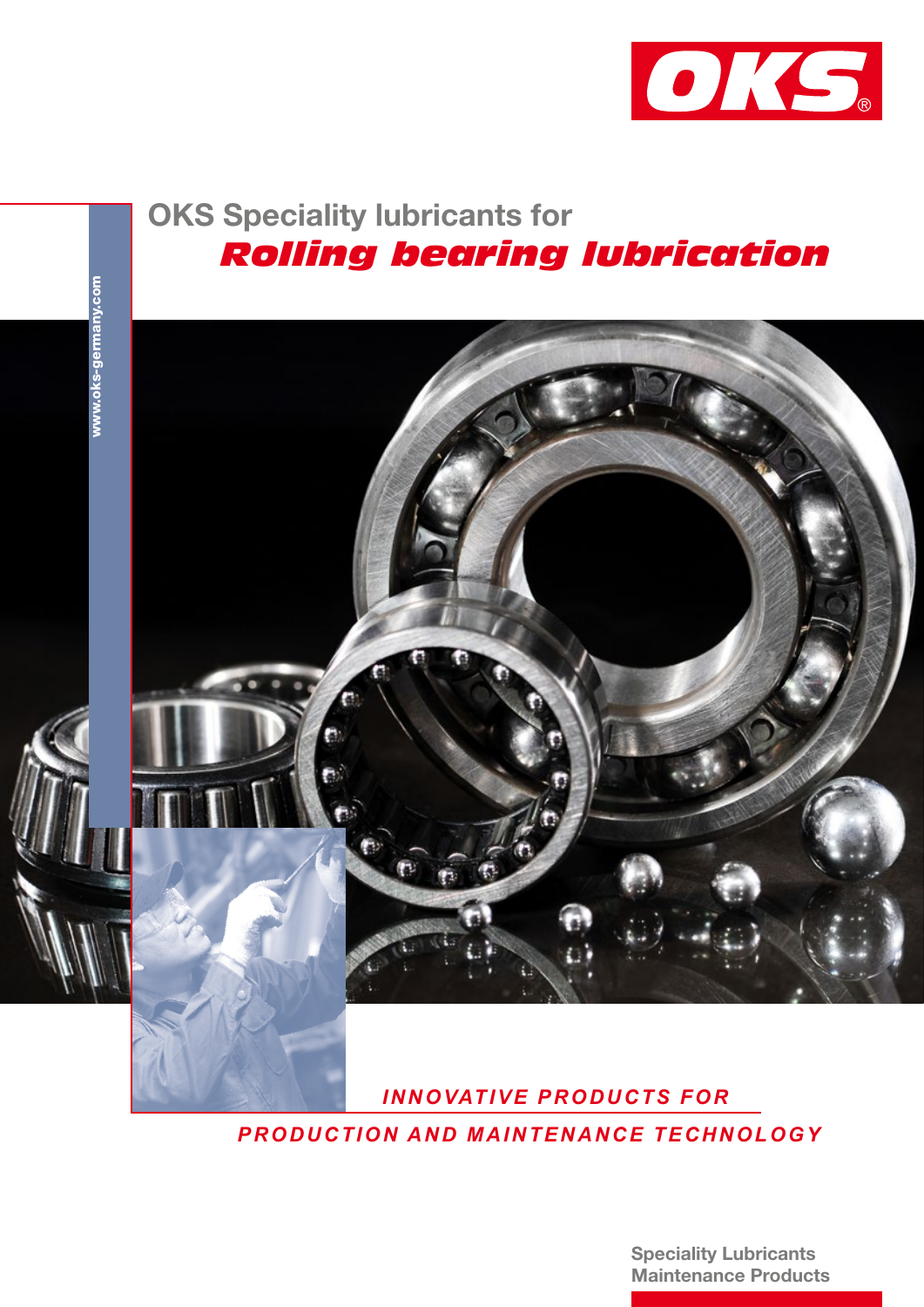## *40 YEARS OF TRIBOLOGICAL EXPERTISE QUALITY – MADE IN GERMANY*



## Right rolling bearing lubrication reduces machine failures through bearing damage …

#### Functional principle and types of a rolling bearing

Rolling bearings allow friction-reduced rotary movements between various machine components. In engineering, rolling bearings are therefore used, amongst others, to guide and support shafts and axles. Rolling bearings are based on the principle of rolling friction: They consist of an inner and outer ring between which rolling elements roll, which can be kept separated by a cage to reduce friction and wear further. Depending on the application and load, different forms, such as ball or rollers, are used as rolling elements (see Fig. 1). Thanks to the rolling friction arising from their rolling element form, ball bearings are particularly suitable for high rotational speeds, whereas roller bearings are better suitable for high loads.

#### Tasks of the rolling bearing lubricant



Decision criteria for grease or oil lubrication

Grease lubrication is used at approximately 90% of all rolling bearings. The main advantages of grease lubrication are:

- **Low constructional demand**
- Good support for sealing of the bearing
- $\Box$  Long periods of use
- **Low frictional torque**
- Good emergency running properties at solid lubricants
- Good noise-dampening properties

When selected correctly, greases ensure reliable lubrication for a wide range of speeds and loads for all types of bearings with the exception of axial spherical roller bearings.



### *Fig. 3*



The aim of rolling bearing lubrication is to prevent metal contacting of the rolling and sliding surfaces through a lubricating film, in order to reduce sliding friction in the rolling bearing further (Fig. 2). In addition, lubrication of the rolling bearings results in improvement of the wear protection. This avoids damage to bearings, extends the durability of the bearing and increases operational reliability. Further tasks fulfilled by the lubricant in the rolling bearing are, depending on the type of lubricant (oil or grease with corresponding additives), corrosion protection, extraction of heat from the bearing, protection of the bearing against inner and outer soiling, damping of the bearing running noise, as well as support in the sealing effect of bearing seals.

#### Structure and characterization of greases

Lubricating greases consist of a base oil that is bound by a thickener. This ensures that the oil remains at the lubricating point. There it ensures effective protection against friction and wear and seals the lubricating point against external influences such as moisture and foreign matter. Greases are therefore ideal for use in rolling bearings. The typical performance characteristics of a grease, such as the drop point, load capacity and resistance to water, are determined by the base oil and the thickener. Improvement of the corrosion and wear protection, load-bearing and adhesive capacity and the resistance to ageing is realized through the additives added to the grease (Fig. 3).

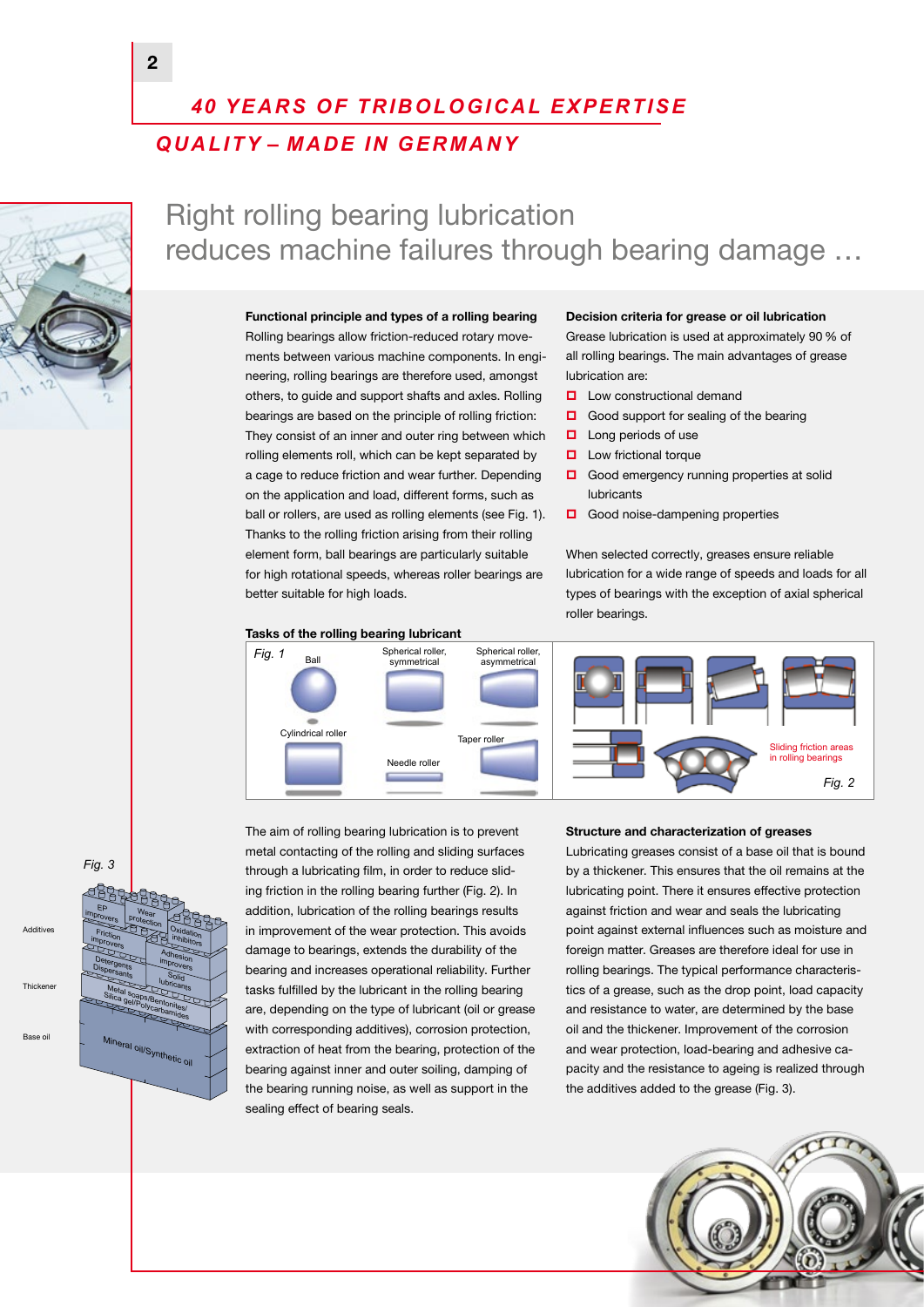### 3



## *SPECIALITY LUBRICANTS FOR MAXIMUM REQUIREMENTS*

## ... and increases the operational reliability

Characteristics for selecting a rolling bearing grease

The choice of a rolling bearing grease depends on the design of the rolling bearing and the material of the rolling bearing cage (metal or plastics) as well as the conditions of use and application, such as the application temperature, speed range, pressure load and ambient influences (water, dust or aggressive media). The following data are used to characterize a rolling bearing grease.

#### 1. NLGI grade

At lubricating greases the consistency is the characteristic for assessing the strength of a grease. The classification of greases according to NLGI ranges from very soft (Class 000) to very firm (Class 6). Lubricant greases of the NLGI grades 1–4 are suitable for use in rolling bearings.

#### 2. Drop point (in °C)

The drop point of a lubricant is the temperature at which liquefaction of the grease arises. It lies notably over the recommended operating temperature which at a rolling bearing is determined not only by the ambient temperature, but also be the heat that develops during operation of the rolling bearing in the bearing.

#### 3. Four-ball test rig value

The four-ball test rig is a testing device for lubricants used at high surface pressures. It consists of a rotating moving ball which slides on three fixed balls. During the test for the maximum load-bearing capacity of the lubricant, a test force acts on the moving ball, which is increased in steps until the four-ball system is welded together as a result of the friction heat produced.

#### 4. DN factor (rotating speed factor)

The DN factor specifies up to which maximum rotating speeds a lubricant can be used in rolling bearings. It is calculated from the bearing rotational speed, the mean bearing diameter (in mm) and a factor considering the sliding friction component of the bearing design.

#### 5. SKF-Emcor value

The SKF-Emcor process is used to assess the corrosion protection properties of rolling bearing greases. In the process water is added to the grease and examined for corrosion self-aligning ball bearings with defined running duration, speed and specified standstill periods to DIN 51 802802. If there is no corrosion at the visible inspection of the test rings, the degree of corrosion is 0. At very strong corrosion the degree of corrosion amounts to 5.

#### Lubrication of rolling bearings

An important prerequisite for high operational reliability of a rolling bearing is the continuous supply with lubricant. The instructions of the bearing manufacturer have to be observed during initial greasing or renewed greasing of the bearings. It has to be filled such that all functional surfaces are certain of being greased. Bearings running slowly (DN value < 50,000) and their housing can be filled completely, highspeed bearings (DN value > 400,000) up to 1/4 of the free space inside the bearing. Otherwise we recommend filling up to 1/3.

Grease-lubricated bearings have sufficient operational reliability if the relubrication intervals are not exceeded. Relubrication is necessary when the grease operating life is lower than the expected bearing operating life. Relubrication is carried out by means of a grease gun or automatic lubrication systems. If possible, relubrication should be carried out during operation. The relubrication quantity lies at 50–80 % of the initial filling. If old grease cannot be removed, the quantity of grease should be restricted so as to avoid overlubricating the bearing. If lubrication frequencies tend to be low, you should aim for a full grease change.

Before switching to a different grease sort, clean the rolling bearing thoroughly or respectively relubricate with grease until the old grease has been pressed completely out of the bearing. In this case the miscibility of the lubricants and the material compatibility has to be tested beforehand.

The enclosed product overview will help you when selecting a suitable rolling bearing lubricant for your individual case.



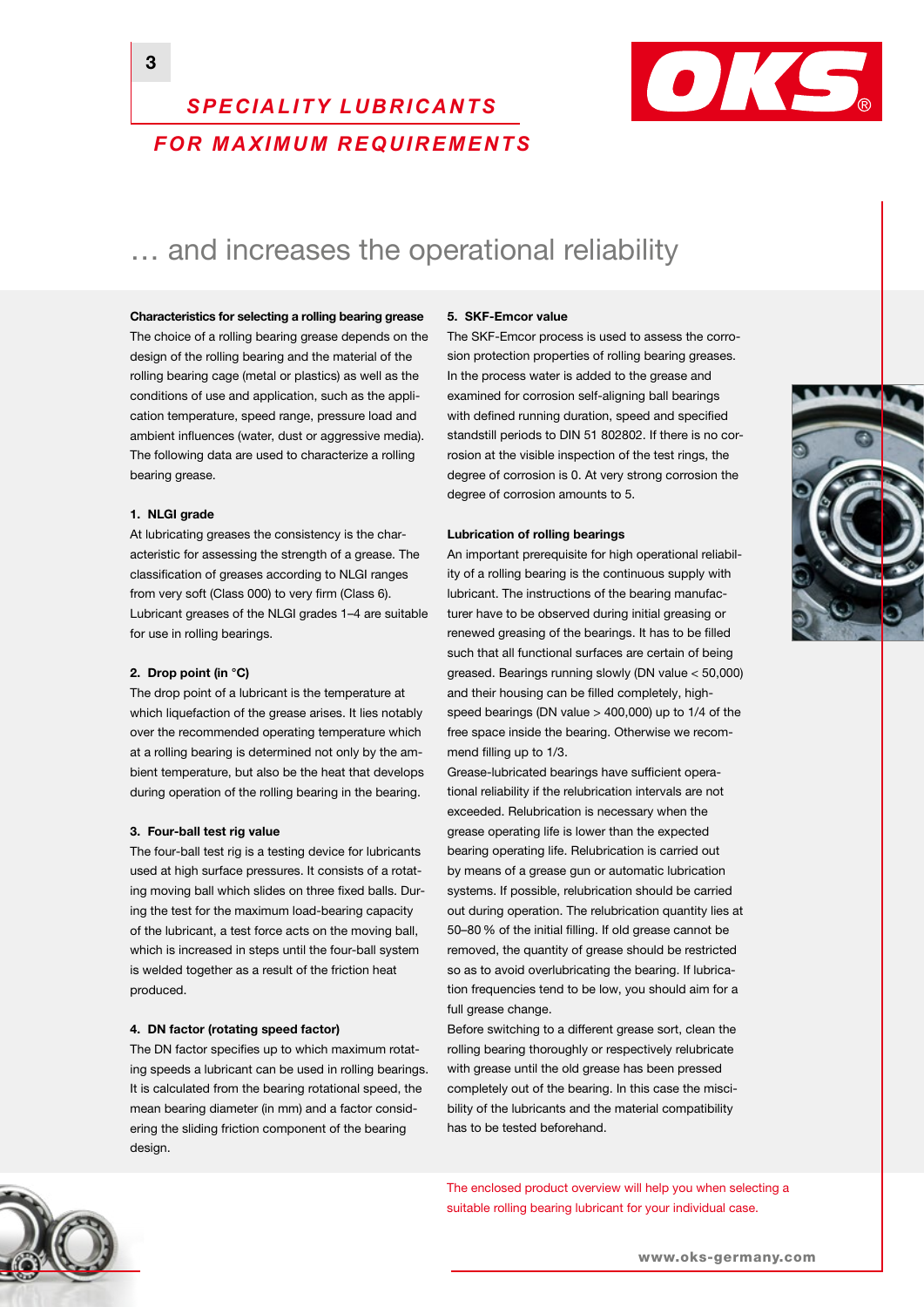

## Over 150 high-performance products from one supplier



#### OKS – Quality made in Germany

The OKS brand stands for high-performance products for reducing friction, wear and corrosion. The success of OKS, which has continued uninterrupted for 40 years, is decisively shaped by the high quality and reliability of our products developed and produced by experience experts at our headquarters in Maisach near Munich with modern testing systems and equipment.

#### OKS – your professional partner

Our high tribologic expertise, our comprehensive technical service, smooth availability and our innovative solutions for specific lubricant requirements make us a preferred partner to demanding customers the world over.

Folllow us on LinkedIn in



OKS Spezialschmierstoffe GmbH Ganghoferstr. 47 82216 Maisach, GERMANY Tel. +49 8142 3051-500 info@oks-germany.com



## *CONSULTING AND SALES*

The information in this publication reflect state-of-the-art technology, as well as extensive testing and experience. Due to the diversity of possible applications and technical realities, they can only serve as recommendations and are not arbitrarily transferable. Therefore, no obligations, liability or warranty claims can be derived from them. We on particular the liability for consequential injuries or damage, shall always be excluded. **Prior to use, the customer must conduct its**<br>**own testing to prove suitability**. No liability accepted for spelling mistakes, typin

nenstaude - Fotolia.com, P.2 © CBreywisch - Fotolia.com, P.3 © Thor Jorgen Udvang - Fotolia.com ® = Registered trademark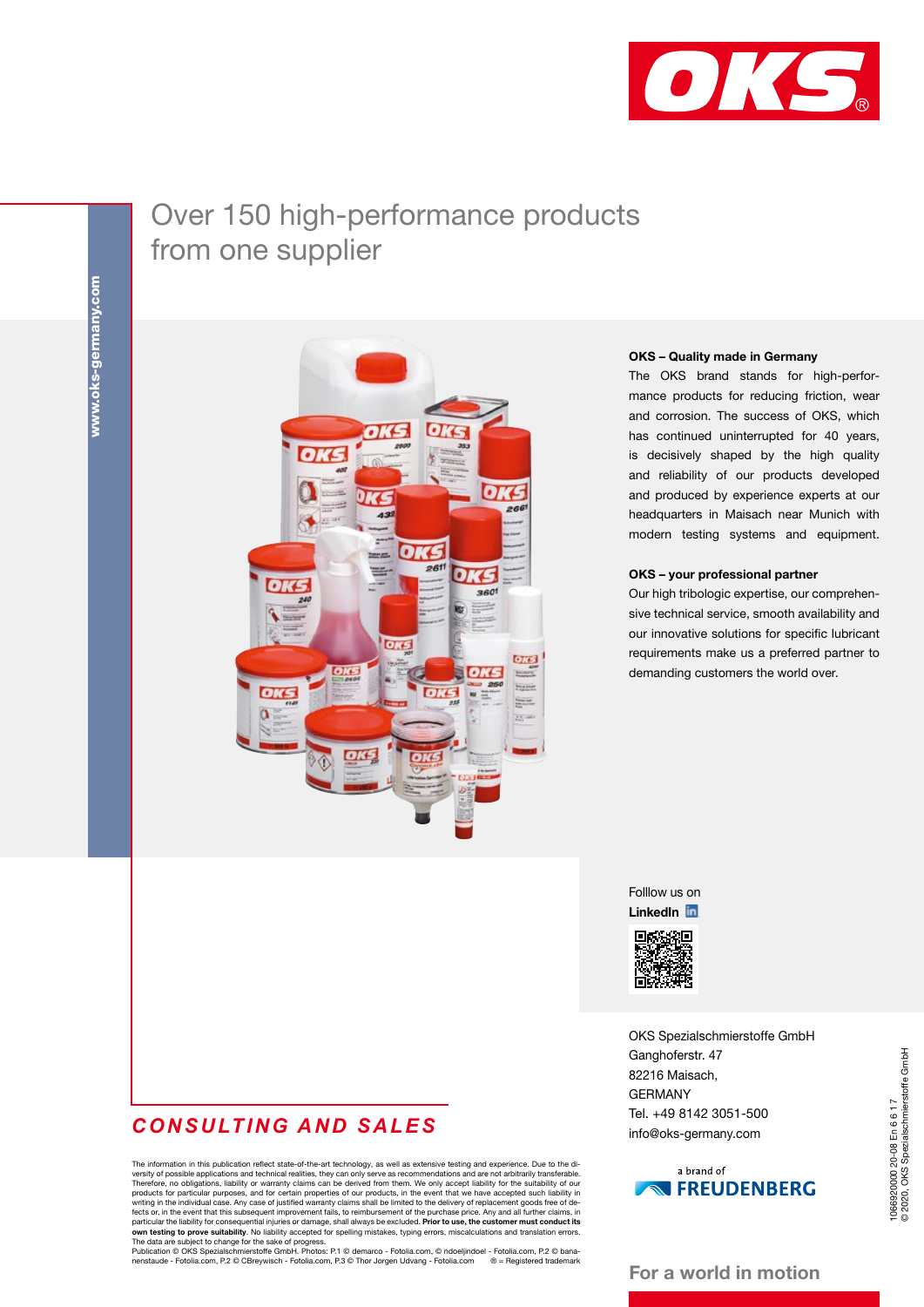# OKS SPECIALITY LUBRICANTS FOR ROLLING BEARING LUBRICATION Page 1 of 2 **CANAC**



| Product                                     | Designation                                                                | Fields of application                           |                                 |                                                    | Colour,                                                                                                                | <b>Technical data</b>                                                                                                       | Characterisation                                                                                                                                                                                                                                                                                                                                   |
|---------------------------------------------|----------------------------------------------------------------------------|-------------------------------------------------|---------------------------------|----------------------------------------------------|------------------------------------------------------------------------------------------------------------------------|-----------------------------------------------------------------------------------------------------------------------------|----------------------------------------------------------------------------------------------------------------------------------------------------------------------------------------------------------------------------------------------------------------------------------------------------------------------------------------------------|
|                                             |                                                                            | <b>DN</b> factor<br>$(dm \times n)$<br>(mm/min) | Four-ball<br>elding loac<br>(N) | Temperature application range (°C)                 | composition                                                                                                            |                                                                                                                             |                                                                                                                                                                                                                                                                                                                                                    |
| <b>OKS 402</b>                              | <b>Ball-Bearing</b><br>High-Performance Grease<br>DIN 51 502: K2K-30       | 500,000                                         | 2,000                           | $-30$ °C to<br>$+120^{\circ}$ C                    | • beige<br>· mineral oil<br>• lithium soap                                                                             | • NLGI grade: 2<br>• Base oil viscosity (40 °C): 110 mm <sup>2</sup> /s                                                     | • For machine elements such as rolling and friction bear-<br>ings, spindles and slideways under normal loads<br>• Resistant to ageing and oxidation, reduces wear<br>• Good resistance to pressure and water,<br>multipurpose grease<br>Also available in NLGI grade 3                                                                             |
| <b>OKS 403</b>                              | <b>Marine Grease</b><br>DIN 51 502: KP1-2E-20                              | 350,000                                         | 3.000                           | $-25^{\circ}$ C to<br>$+80^{\circ}$ C              | • brown<br>· mineral oil<br>• calcium soap                                                                             | • NLGI grade: 1-2<br>• Base oil viscosity (40 °C): 100 mm <sup>2</sup> /s                                                   | • Lubrication of machine elements subjected to water or<br>sea water<br><b>Excellent corrosion protection, adheres well</b><br>• Has proven itself in wet operating environments and<br>in coastal and marine areas<br>• Suitable as water pump grease                                                                                             |
| <b>OKS 404</b>                              | High-Performance and<br>High-Temperature Grease<br>DIN 51 502: KP2P-30     | 350,000                                         | 2,800                           | $-30\,^{\circ}\text{C}$ to +150 $^{\circ}\text{C}$ | • light-coloured<br>· mineral oil<br>· polyalphaolefin<br>(PAO)<br>· lithium-complex soap                              | • NLGI grade: 2<br>• Base oil viscosity (40 °C): 100 mm <sup>2</sup> /s                                                     | • For lubricating high pressure loaded rolling and friction<br>bearings in a wide temperature range<br>• Reduces wear, resistant to ageing and oxidation<br>• Good resistance to pressure and water<br>• Good corrosion protection<br>• Modern grease with a wide range of applications                                                            |
| <b>OKS 410</b><br>Mo <sub>r</sub> -Active ( | MoS <sub>2</sub> High-Pressure<br>Long-Life Grease<br>DIN 51 502: KPF2K-20 | 500,000                                         | 3,600                           | –20°C to<br>$+130^{\circ}$ C                       | $•$ grey<br>$\bullet$ MoS <sub>2</sub><br>• Mo <sub>x</sub> -Active<br>· mineral oil<br>• lithium hydroxy-<br>stearate | • NLGI grade: 2<br>• Base oil viscosity (40 °C): 185 mm <sup>2</sup> /s                                                     | • Long-term lubrication of lubrication points subjected to<br>pressure or impacts also under outdoor exposure<br>Good emergency running properties, resistance to water<br>• Excellent wear protection, highly adhesive<br>• For harsh conditions, e.g. in rolling mills, construction<br>and agricultural machines, in mining and port operations |
| <b>OKS 416</b>                              | Low-Temperature and<br>High-Speed Grease<br>DIN 51 502: KPE2K-50           | 1,000,000                                       | 2,400                           | $-50^{\circ}$ C to +120 $^{\circ}$ C               | • yellow<br>· mineral oil<br>• ester<br>• lithium soap                                                                 | • NLGI grade: 2<br>• Base oil viscosity (40 °C): 15 mm <sup>2</sup> /s<br>• Biodegradability: CEC-L-33-A93<br>21 days >70 % | • Supple consistency, also at low temperatures<br>• Good wear protection, good corrosion protection<br>• High dynamic load-bearing capacity<br>• Reliable lubrication of conveying equipment and spindle<br>bearings in cold storage houses<br>· Suitable as instrument grease                                                                     |
| <b>OKS 420</b><br>Mo <sub>r</sub> -Active ( | High-Temperature Multi-<br>purpose Grease<br>DIN 51 502: KP1-2P-10         | 300,000                                         |                                 | -10 $^{\circ}$ C to +160 $^{\circ}$ C              | • beige<br>$\bullet$ Mo <sub>x</sub> -Active<br>· mineral oil<br>· polycarbamide                                       | • NLGI grade: 1-2<br>• Base oil viscosity (40 °C): 490 mm <sup>2</sup> /s                                                   | • Rolling and friction bearings, slow-running gears and<br>chains at high temperatures, impact and pressure loads<br>or water influences<br>• Extremely impact and pressure-resistant, highly adhesive<br>• Good wear protection<br>• For universal use at increased requirements                                                                  |
| <b>OKS 422</b>                              | Universal Grease for<br>Long-Life Lubrication<br>DIN 51 502: KPHC2N-40     | 800,000                                         | 3,400                           | -40 °C to +140 °C                                  | · light-coloured<br>· polyalphaolefin (PAO)<br>• barium-complex<br>soap                                                | • NLGI grade: 2<br>• Base oil viscosity (40°C): 50 mm <sup>2</sup> /s                                                       | • For rolling and friction bearings and spindles at extreme<br>temperatures or high speeds<br>• Extremely impact and pressure-resistant<br>• Long regreasing intervals<br>• Excellent wear protection<br>• Use outside normal performance areas                                                                                                    |
| <b>OKS 424</b>                              | Synthetic High-Temperature<br>Grease<br>DIN 51 502: KHC1-2S-40             | 350,000                                         | 1,800                           | $-40\degree$ C to $+200\degree$ C                  | • beige<br>• polyalphaolefin<br>(PAO)<br>· polycarbamide                                                               | • NLGI grade: 1-2<br>• Base oil viscosity (40 °C): 400 mm <sup>2</sup> /s                                                   | • For rolling and friction bearings at high temperatures<br>and high loads. Good temperature resistance<br>Good plastic and elastomer compatibility<br>· Good resistance against aggressive environmental<br>influences<br>• Lubrication of exhaust-gas fans                                                                                       |